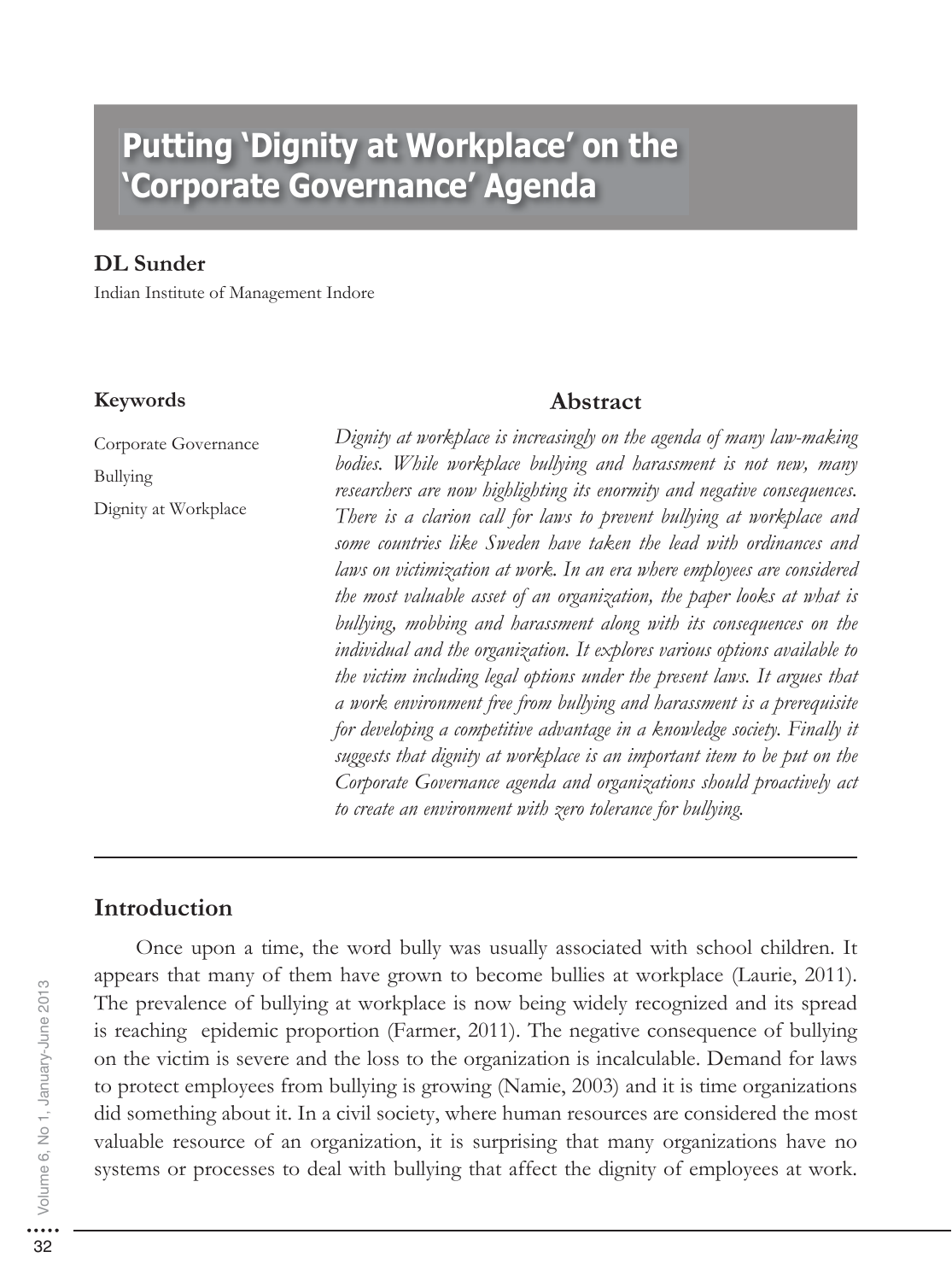In this context the time is ripe to put dignity at workplace on the Corporate Governance agenda.

The definition of Corporate Governance (CG) varies depending on the interest of the researcher. According to Shleifer and Vishny (1997) CG "Deals with the ways in which suppliers of finance to organizations assure themselves of getting a return on their investment". Others like Goldberg and Desai (1999) have defined CG as "The entire system of rewards sanctions, coordination and conflict resolution mechanisms used to order and arbitrate the economic interests of shareholders, lenders, managers and employees". Even if one were to adopt a narrow focus like that of Shleifer and Vishney, the governance systems would have to include the mechanisms mentioned by Goldberg and Desai. The only difference would be the way these systems are designed to deliver value to the shareholder /stakeholder. Given that all organizations operate in, and with the sanction of the society, if corporate governance systems are not responsive to the expectations of the society, sanctions in the form of laws and regulations would follow. There are numerous examples where, in the pursuit of the bottom line, industry failed to consider the expectations of the society and the government intervened with laws mandating standards of behavior that were earlier regulated by norms. For example,

- Due to rapid industrialization, industrial pollution became a concern and was highlighted by many for a number of years. When the industry failed to regulate itself, laws were passed to regulate them (Adler, 2002; Dunlap & Scarce, 1991).
- Sexual harassment at workplace is not new and at present it is illegal in many countries (Husbands, 1992; Srivatsava, 2010). However, prior to the Supreme Court Judgment on the *Vishaka and Ors vs State of Rajhastan and Ors* case, few organizations in India had a policy on prevention of sexual harassment at work. With the Supreme Court issuing guidelines on this issue, most organizations have constituted committees and put in place measures to deal with sexual harassment at work. These guidelines apply to the private sector also. Soon, The Protection of Women Against Sexual Harassment at Workplace bill, 2010 is expected to become a law (Times of India, 2012).

Elaborating on the stakeholder concept in corporate governance, Deakin and Hughes (1997) state "Stakeholders are those with specific investments or interests in the corporation. While this category undoubtedly includes the shareholders, it also extends to employees and to certain long-term customers and suppliers, including those who supply finance".

#### **Employees as Stakeholders and Dignity at Workplace**

As we move from an industrial economy to a knowledge economy, employees are becoming more valuable. Retaining them and helping them reach their potential is one of the most important objectives of the Human Resource function. It is well established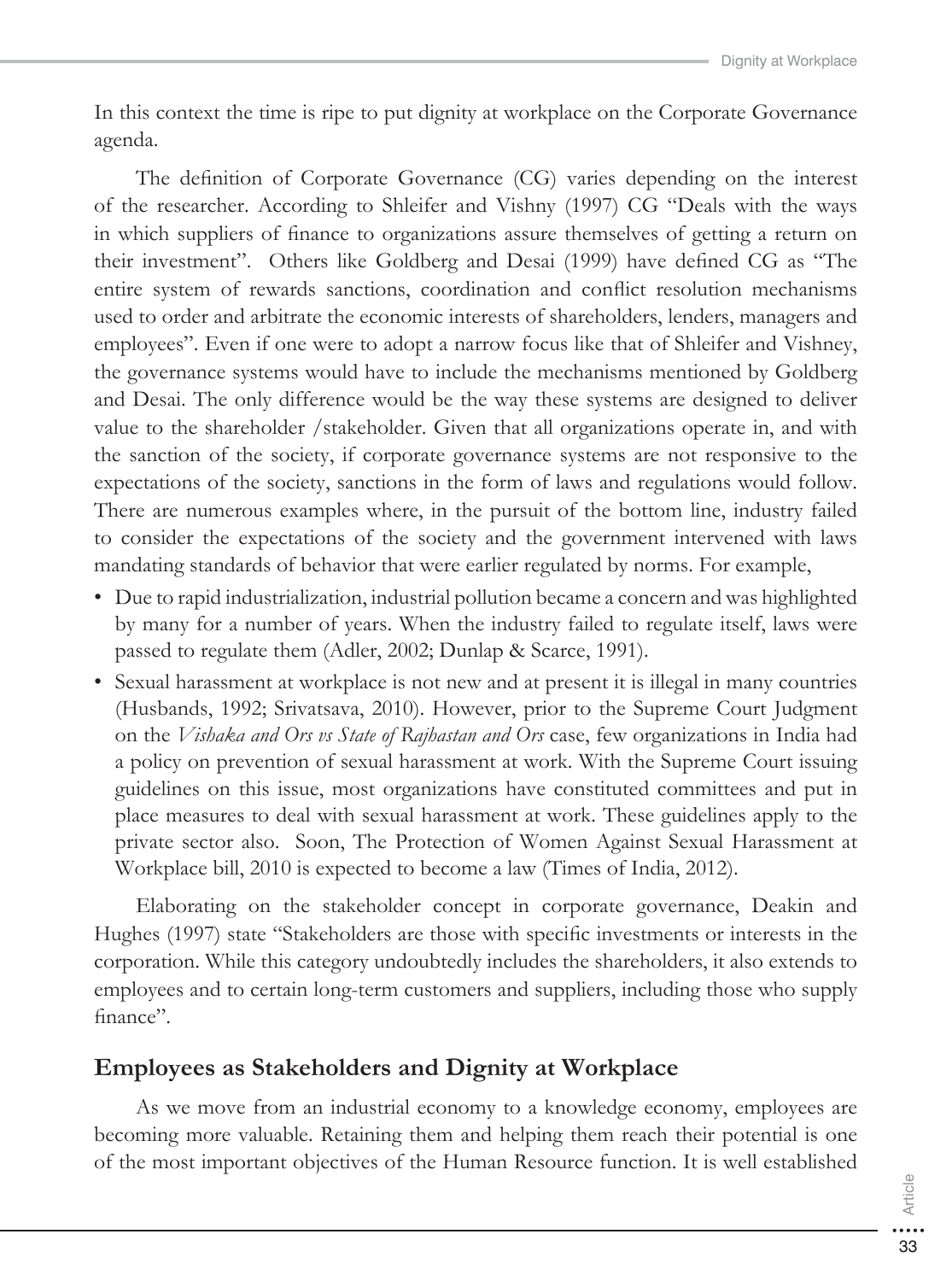in management literature that committed employees are the key to organizational success (McGregor, 1960; Fracaro, 2005; TNS Intersearch, 2003) and in times of crisis, high morale and commitment are not only important but also critical for the survival of the organization. If we agree with the above, then we should not see employees as a cost but as valuable resources with the potential for generating profits.

This change in mindset is difficult, but can be achieved if we consider the analogy used by Denten (1996). He compared environmental issues with quality issues, which were also seen as a cost issue until the Japanese successfully turned it into a competitive advantage and consequently a profit issue. Similarly organizations can benefit if they start seeing employees as a source of profits. Turing quality into profit required systems like the TQM. Similarly, turning employees into a competitive advantage and a source of profit would require organizational systems that promote employee involvement and reflect a concern for the well-being of employees.

The responsibility of a manager including the CEO is to create a safe and healthy work environment where employees work without stress towards the achievement of organizational goals. To quote Fuller (2010) "A culture of dignity in the workplace provides a competitive advantage because it means happier, healthier, more creative and productive employees. What does it matter if they work together in lockstep-so long as they get the job done? People who feel recognized as individuals and respected as human beings are more likely to give their best. Much as eliminating malnutrition makes for healthier workers, eliminating malrecognition makes for more reliable ones". Unacceptable behavior like bullying does not promote a culture of dignity. It makes employees less productive and certainly not happier. In this context, governance systems, which do not deal with issues like bullying have a negative affect on the morale and commitment of employees can only be termed bad and can only lead to organizational failure in the long term.

### **Bullying, Mobbing and Harassment**

Bullying at workplace like sexual harassment at work is not new. Many of us have either been bullied at work or have witnessed our colleagues being bullied. What is alarming is that it is widespread and growing (Farmer, 2011; Lewis, 2006). According to Lewis, the Advisory, Conciliation and Arbitration Services (Acas) received more than 45000 calls about bullying and harassment in 2004-05. This number may only be the tip of an iceberg as many instances of bullying go unreported. This is not surprising because the victims feel uncomfortable reporting such instances and in most cases there are no specific organizational mechanisms to deal with it (McKay and Fratzl, 2011). Reporting bullying is difficult because the perpetrator is either your supervisor or your colleague(s). In 1998 ILO's, 'World of Work' magazine featured a cover story titled "When working becomes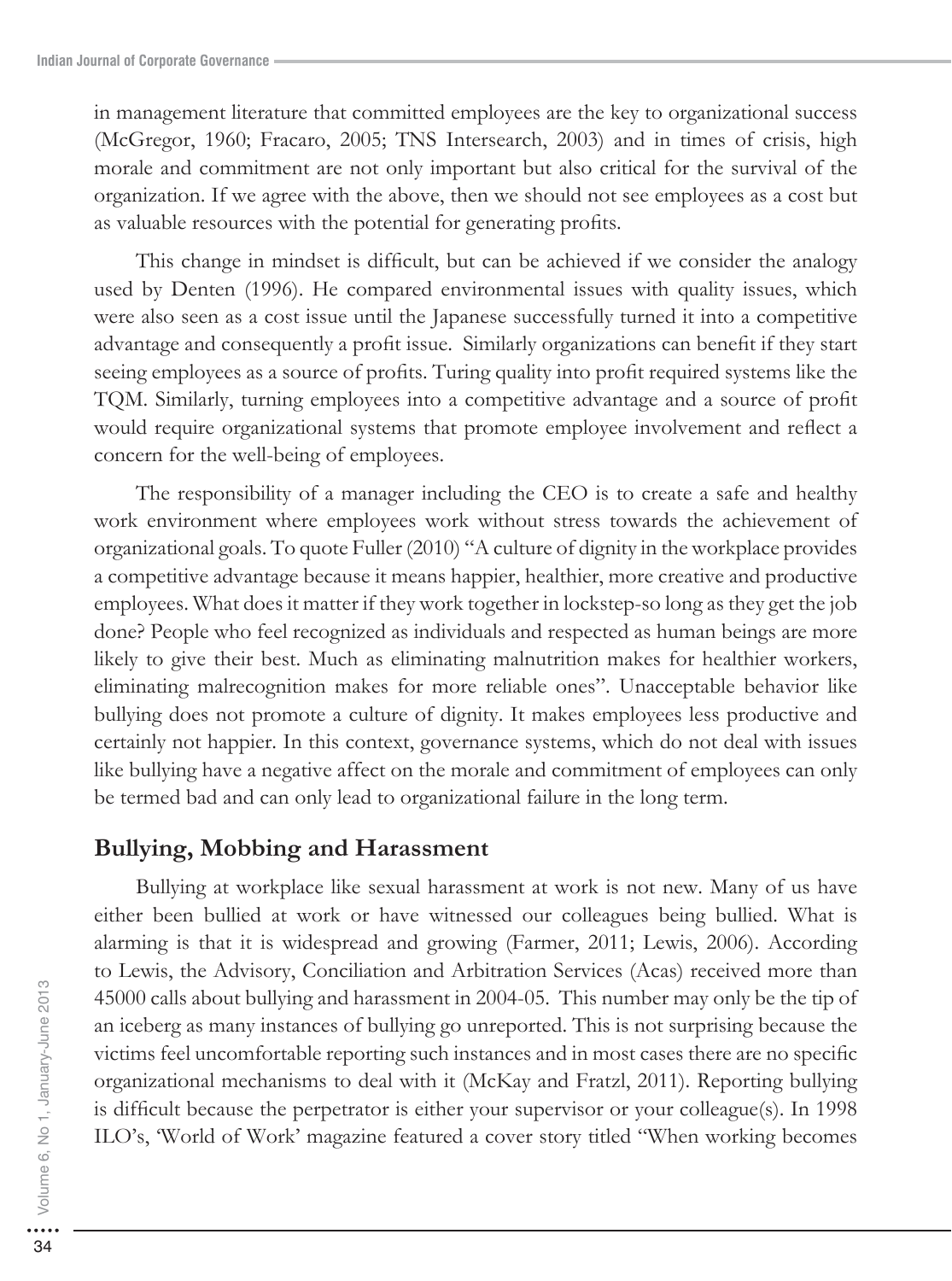hazardous". This article claims that bullying is a global phenomenon and one of the fastest growing forms of violence. This view is also supported by a number of surveys.

The Workplace Bullying Institute survey (WBI, 2010) reports that one third of the American workers are bullied at workplace. According to a global poll by Monster (cited by Cobb, 2011), two-thirds of the workers surveyed were victims of bullying and nearly half of others have witnessed bullying. Bullying is no longer a simple case of poor interpersonal relationship but an organizational problem that has widespread effect on individuals, organizations and society at large. The need to tackle bullying is now widely accepted by unions, management, academicians and policy makers. Increasing public interest on workplace harassment and bullying has led to a demand for laws that provide legal remedies to victims (Kieseker and Marchant, 1999; Namie, 2003)) and a number of countries now have laws and ordinances to prevent and deal with workplace bullying and harassment.

### **Understanding Bullying, Harassment and Mobbing**

Depending on the region, the user and the context, the words bullying, mobbing and harassment have been used to mean the same thing. For example, the word mobbing is more common in some parts of Europe like Sweden, whereas the word bullying is more common in U.K. and Australia (Leymann, 1996; Namie and Namie, 2009). These words are also used interchangeably (Yildirim A and Yildirim D, 2007, Escartin and Rodriguez, 2010). However the similarities and subtle differences become clear when we look at some of the definitions given in appendix 1.

Mobbing, bullying and harassment all involve undesirable behavior, which is unwelcome by the victim. When an individual or a group of individuals indulge in undesirable behavior knowing fully well that the same has a negative effect on the victim, then it is bullying, mobbing or harassment. Bullying can take many forms, of which mobbing is one and the word mobbing can be easily understood to mean that the perpetrators are many. While the victim of bullying or mobbing feels harassed, the word harassment in some countries is used to denote undesirable behavior that is directed against a protected class. Bullying therefore has also been called as status blind harassment (Sclafane, 2011). According to Unite the union (n.d.), "As with harassment, bullying is defined largely by the impact of the behaviour on the recipient, not its intention".

The key to deciding whether the behavior is bullying is to ask the question 'Would a reasonable person observing such behavior see this as bullying or harassment?' (Lewis 2006). If the answer is yes, then it is bullying. Some behaviors that bullies might indulge in are given in appendix 2.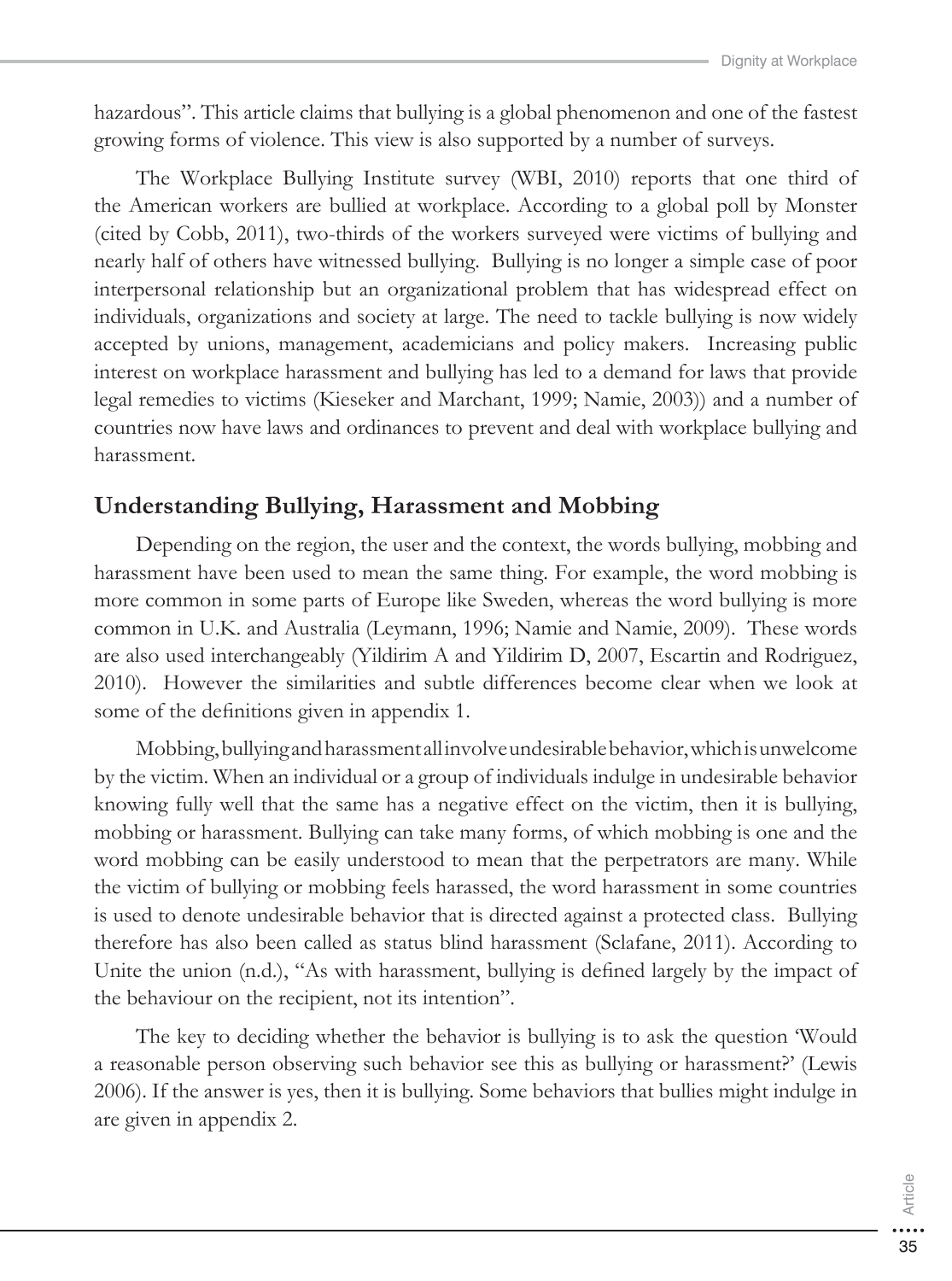### **The Impact of Bullying on the Employee and the Organization**

The effect of bullying on the victim can be devastating. The victims in many cases quit their job. In other cases they end up with health problems. Bullying or harassment can lead to

Anxiety, High level of stress, Sleeplessness, Panic attacks, Concentration difficulties, Mistakes at work, Accidents at work, Smoking, Excessive Drinking, Overeating, Raised blood pressure, Heart disease, Reduced resistance to infection, Skin problems, Stomach & bowel problems, Fear or anxiety or depression, Severe loss of confidence and self-esteem etc. (Salin, 2003; Mistry and Latoo, 2009; INTO, 2000; Bully OnLine, n.d. $_{\rm b}$ )

According to Cobb (2011), separate incidents of bullying seen in isolation may not appear serious but their cumulative effect on the victim can be damaging. Interestingly, it is not just the victims, even their colleagues who witness bullying are prone to the health and emotional effects of bullying (Hoel, Faragher and Cooper, 2004; Houshmand, O'Reilly, Robinson and Wolff, 2012). It is also reported (Lewis 2006) that the effect of bullying can persist for long time, even to the extent of 5 years after the bullying stops and many victims are subject to Post Traumatic Stress Disorder (PTSD). Experts on occupational stress now attribute a large portion of work related stress to bullying (Porteous, 2002; Mistry and Latoo, 2009; Cheema etal 2005).

If left unchecked, bullying tends to escalate and spread with serious consequences for the organization (Heames and Harvey, 2006). Harris, Kacmar and Zivnuska (2007) found a negative relationship between abusive supervision and job performance. Bullying can result in reduced output, impaired decision making, reduced quality, increased wastage, absenteeism, increased employee turnover, increased health care costs, reduced morale etc (Salin, 2003; Estes and Wang, 2008). Further, the cost of litigation and the costs awarded in case of a successful litigation can be very high. Porteous (2002) cites a London Chamber of Commerce report, which estimates the cost to the UK industry as 2 billion pounds a year and around 19 million days a year. She argues that with compensation awards in excess of 300,000 pounds, employers can no longer ignore bulling at workplace.

### **Dealing with Bullying**

Many websites (bullyonline.org, n.d; stopbullyingsa.com.au, n.d.; and tuc.org.uk, n.d.) offer suggestions on what to do if you are bullied. From an employee's standpoint, there are few options to consider. If he or she believes that this is a stray incident and not likely to be repeated, it might make sense to ignore the aberrant behavior. The employee can also distance himself /herself from the bully and avoid any unnecessary contact. If none of these work, the next best thing to do is to inform the bully that his behavior is undesirable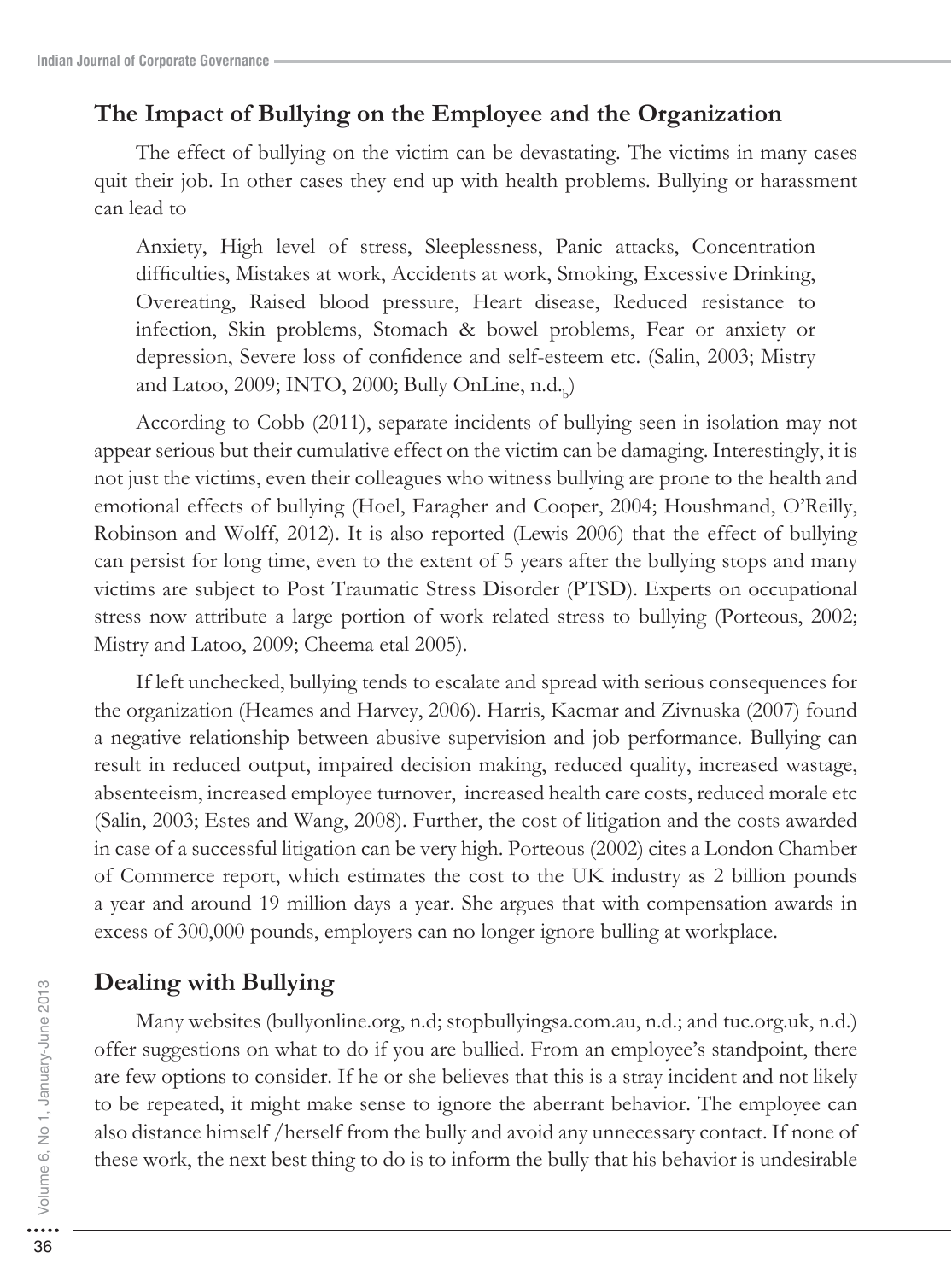and unwelcome. This is important because this would inform the bully that such behavior if continued would get reported to the authorities. One could take the help of co-workers particularly the union at this stage. If all the above fail, the matter should be reported to the supervisor or his superior if the perpetrator is the supervisor. It might also be a good idea to report the same to the Human Resources or the Personnel Department. It is also recommended that the employee maintain a record of the incidents of bullying with date and details, which becomes useful when bullying is reported. If the organization has a policy on bullying the bully would be warned and advised to desist. Continued bullying would be viewed seriously and could also lead to disciplinary action including termination.

Bullying is not often reported (Judy and Philip, 2010) because the bully is often a supervisor or a senior employee and the victim fears retaliation. Given the seniority or supervisory position, the bully can camouflage bullying behavior and claim it was legitimate executive action. Further as most of the victims are in a subordinate position, or new employees or belong to a minority their voice is not readily heard. Lack of formal organizational mechanisms to handle complaints of bullying results in inaction and this further discourages complaints. As a consequence, if the bully is a supervisor and the organization does not respond to complaints, many employees decide to quit the job. It is at this point that the possibility of legal redress is considered.

Though almost everyone agrees that bullying is undesirable, it is difficult to get relief from the judicial system (Namie, 2003; Yamada, 2010). This is because in many countries there are no laws that protect employees from bullying at workplace. If an employee decides to go to court, he or she will have to establish that bullying violated some existing law (including common law). Bullying is often difficult to prove. It is rare for a co-worker to agree to depose against the supervisor or another co-worker. One option is to check if the bullying or harassment is because the employee belongs to a protected class, in which case the employee can seek redressal under the anti-discriminatory laws.

For example in the US and many other countries, it is against the law to discriminate based on age, sex, religion, ethnic origin, disability or color among other factors. If this can be established, then the courts will provide relief. Often the cause of action for approaching the court is termination of employment either by the employer or by the employee. If the employee terminates the employment by resigning, relief can be sought if it was a constructive termination due to bullying. In this context, it is also important to note that organizations are subject to vicarious liability for the acts of their employees and the victim can make the organization also a party to the suit.

#### **Laws to Prevent Bullying at Workplace**

Conscious of the need for a safe and healthy work environment governments have enacted laws that require employers to provide such a work environment. While many

Article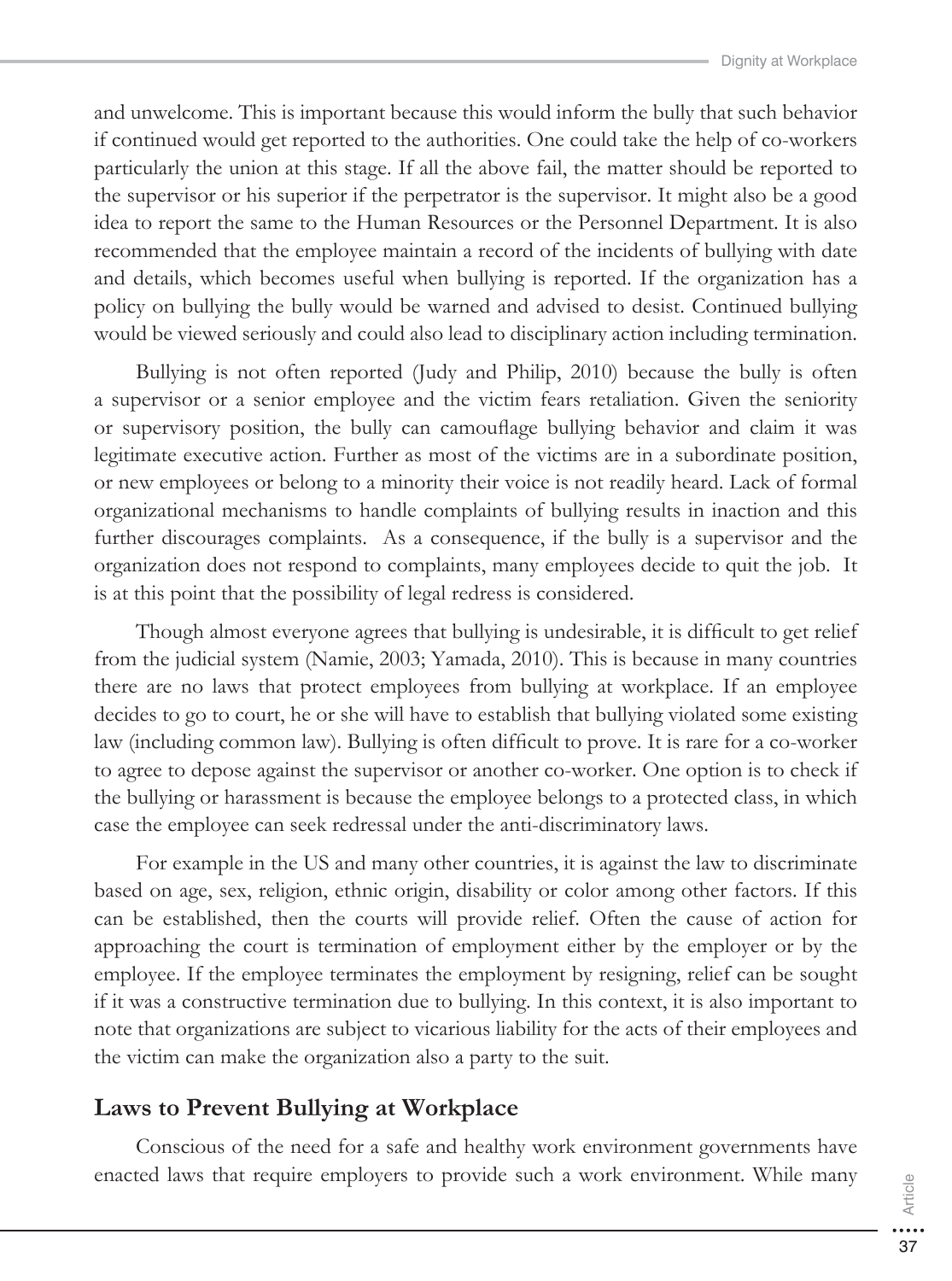labor and industrial laws have addressed physical health and safety issues, mental health and psychological well-being are still a gray area. One of the topics that is now generating a lot of interest is 'Dignity at Workplace'. This concept became popular with the MSF Union putting together the Dignity at Work bill in 1996. It was steered by Lord Monkswell in the House of Lords in 1996 and 1997, but was blocked by the conservative government in 1997 (Bully Online, n.d<sub>a</sub>). In 2001, Baroness Gibson introduced it in parliament, but it is still not an act.

According to a speech given by John Robertson, M.P. (2008), this issue has been raised again and again in some form or the other and he would continue to raise the issue in parliament. The focus of the proposed bill is on helping organizations ensure the dignity of employee at work and prevent unacceptable behavior like bullying and harassment. The topic is gaining momentum because of a widespread belief that workplace related stress is a major health hazard and bullying is one of the major causes of workplace related stress (Tehrani, 2004; Namie and Namie, 2009). Further if one considers the link between psychological well-being and physical health, dignity at work becomes even more important. According to Farmer (2011), bullying is one of the main problems of the workplace and has reached epidemic proportions. If organizations do not take steps to contain this contagion, it could soon lead to a situation where the government is forced to step in and make laws.

Porteous (2002) claims that while there is no specific law in the United Kingdom against bullying at workplace, the existing laws can be used to seek relief. According to her, employers have an obligation under the statutory and common law to make sure their employees are reasonably safe at work. Quoting the Health and Safety at Work Act 1974 and Management of Health and Safety at Work Regulations 1999, she says that the obligation of the employer extends to health hazards arising from occupational stress. She cites the case of Walker v Northeunberland County Council (1995) in which the court held the employer responsible and granted relief to the employee, confirming that employers have a duty for their employee's psychiatric well-being.

While legal remedies are not easily available to the victims of bullying at this point in time, things are changing. Just a few decades ago, there was no legal remedy in many countries for sexual harassment at work. While everyone knew it happened, not much could be done other than complain to the higher ups or quit. Now the situation is completely different. In many countries, laws explicitly prohibit sexual harassment at work and the courts provide relief to the victims in the form of compensation (Husband, 1992).

According to the Australian Human Rights Commission (n.d.) the perpetrator can be subject to the provisions of criminal law, which means that he or she could be sent to prison. Organizations, which do not have policies and practices to prevent sexual harassment at work can be fined and censured by the courts (Weissmann, 2007). Similarly, the laws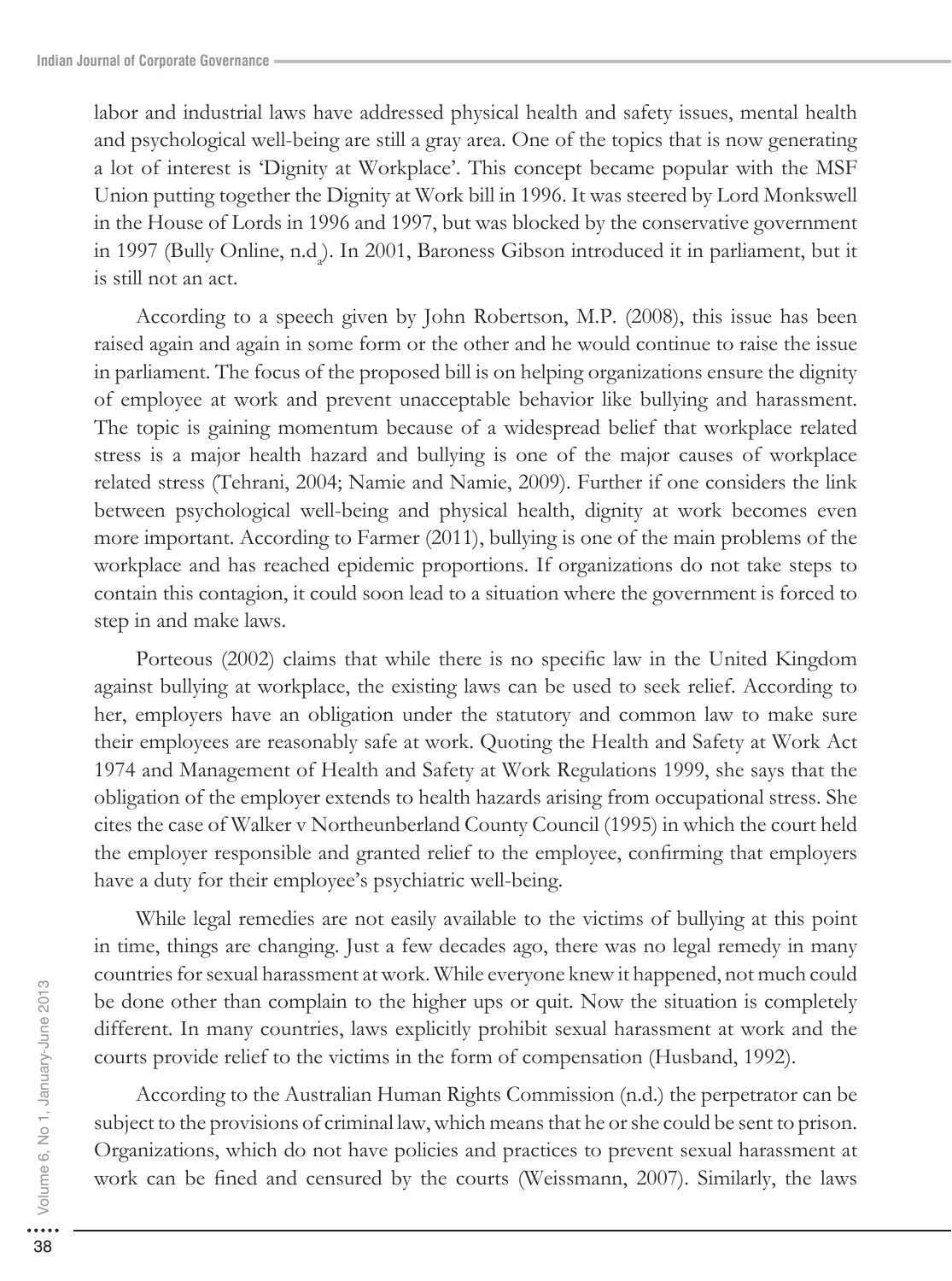in some countries have been modified to facilitate dignity at the workplace. Sweden is considered to the first to pass a law recognizing bullying (mobbing) at workplace and requiring employers to put in place mechanisms to deal with it (Guerrero, 2004).

The Swedish ordinance on Victimization at Work (1993) clearly recognizes bullying or mobbing as victimization and an undesirable act. It requires the employer to:

- Make it clear that victimization cannot be accepted in the activities.
- Plan and organize work so as to prevent victimization as far as possible.
- Put in place routines that detect and rectify unsatisfactory working conditions.
- Deal with victimization when it becomes apparent, take counter measures without delay and follow it up.
- Give help and support to employees subject to victimization.

Canada, France and Turkey are other countries where laws /regulations recognize bullying at workplace and recommend a proactive stance and action by the management to prevent it. In the United States of America, there is no specific law to prevent bullying (status blind discrimination or harassment). However according to Yamada (2004) legislation to prevent bullying in the form of the Healthy Work Place Bill has been introduced and is active in many states of U.S.A.

The thrust of these laws has been towards increasing awareness of the negative aspects of bullying. They require employers to put in place systems, which make it clear that bullying, mobbing or other forms of victimization will not be tolerated. The systems are required to facilitate employees reporting such incidences and enable managers to act on these complaints. For example, the Swedish ordinance on Victimization at Work (1993) requires employers to put in place routines that lead to early reporting of such incidents. It explicitly states that nobody should help conceal victimization, even if risks of conflicting loyalties are likely to occur.

### **Organizations' Role**

Organizations can start by recognizing and acknowledging bullying as undesirable behavior. Taking a lead from some of the laws in various countries, the organization could take the following steps:

- Have a policy that not only declares bullying as undesirable behavior but also as unacceptable behavior. Announce this policy and display this in prominent places so that all the employees are aware of it. Include it in employee manuals and other documents so that all employees are aware of the organization's stand on this. A clear policy not only discourages bullying, but can also serve as a defense in a lawsuit.
- Put in place procedures and mechanisms that enable victims to lodge a complaint and witnesses to report such incidences.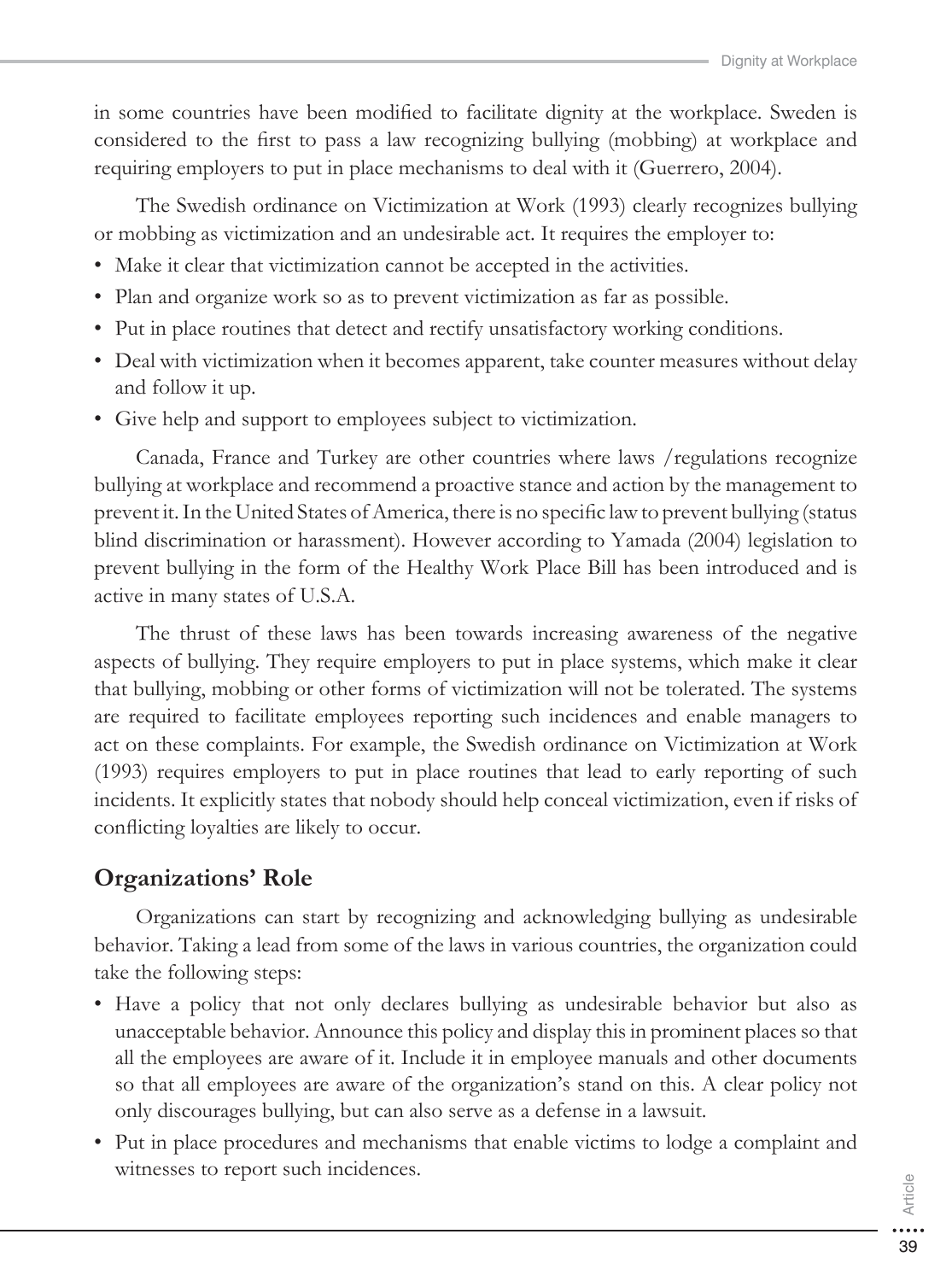- On receipt of a complaint, act quickly to gather facts and look for other instances of similar behavior or unreported cases.
- If the complaint is true or you have reasons to believe that the complainant is reporting what he believes to be true, counsel the alleged bully on the negative impact of his behavior and the organization's policy on bullying. This is an important stage in dealing with bullying and needs to be handled with tact. It is quite possible that the alleged bully does know that his behavior is causing stress or has undesirable effect on the victim. It is possible that by bringing this to the notice of the alleged bully the issue can be resolved.
- If the complaint is not true or not enough evidence is found to support the complaint, it is important to counsel the alleged victim. It is possible that the complaint has its root in some other issue and this needs to be dealt with. Often lack of awareness of rules and regulations, organizational objectives or norms may influence the perception of the alleged victim. Counseling, particularly in a way that is not seen threatening, may help.
- As the issue is sensitive and needs to be handled with tact, nominate senior officials, at least one level above the supervisor of the alleged bully to deal with the complaint. Ensure that the person so identified is aware of the legal implications and the importance of curbing bullying behavior.
- It is also important that employees believe in the organization's policy on bullying. Therefore if it is established that an employee behaved in a bullying manner and did so knowing fully well the negative impact on the individual, then he should be warned. If the employee repeats this behavior or indulges in bullying behavior that is unacceptable to the organization, then disciplinary action must be taken against the employee.
- Some organizations provide for a one/ half day training program to all managers and supervisory staff to increase awareness and educate them on the importance of dignity at workplace.

One of the concerns related to implementing a policy on bullying is that managers might be accused of bullying when they discipline employees for poor performance. A good practice guide for higher education institutions on dealing with bullying and harassment in the workplace is published by Equality Challenge Unit (2007). This provides a number of case studies on the initiatives taken by various institutions and also addresses the concern that managers have on being wrongly accused of bullying. A government of South Australia publication titled - Preventing workplace bullying: A practical guide for employers - provides useful information including checklists on how to deal with bullying.

### **Conclusion**

It is clear from the foregoing that workplace bullying, whether it is called mobbing or harassment or by any other name is a serious problem affecting dignity at workplace. The damage to the victim is very high resulting in increased stress, illness, reduction in selfesteem and possible loss of a job. Yildirim and Yildirim (2007) have reported that some of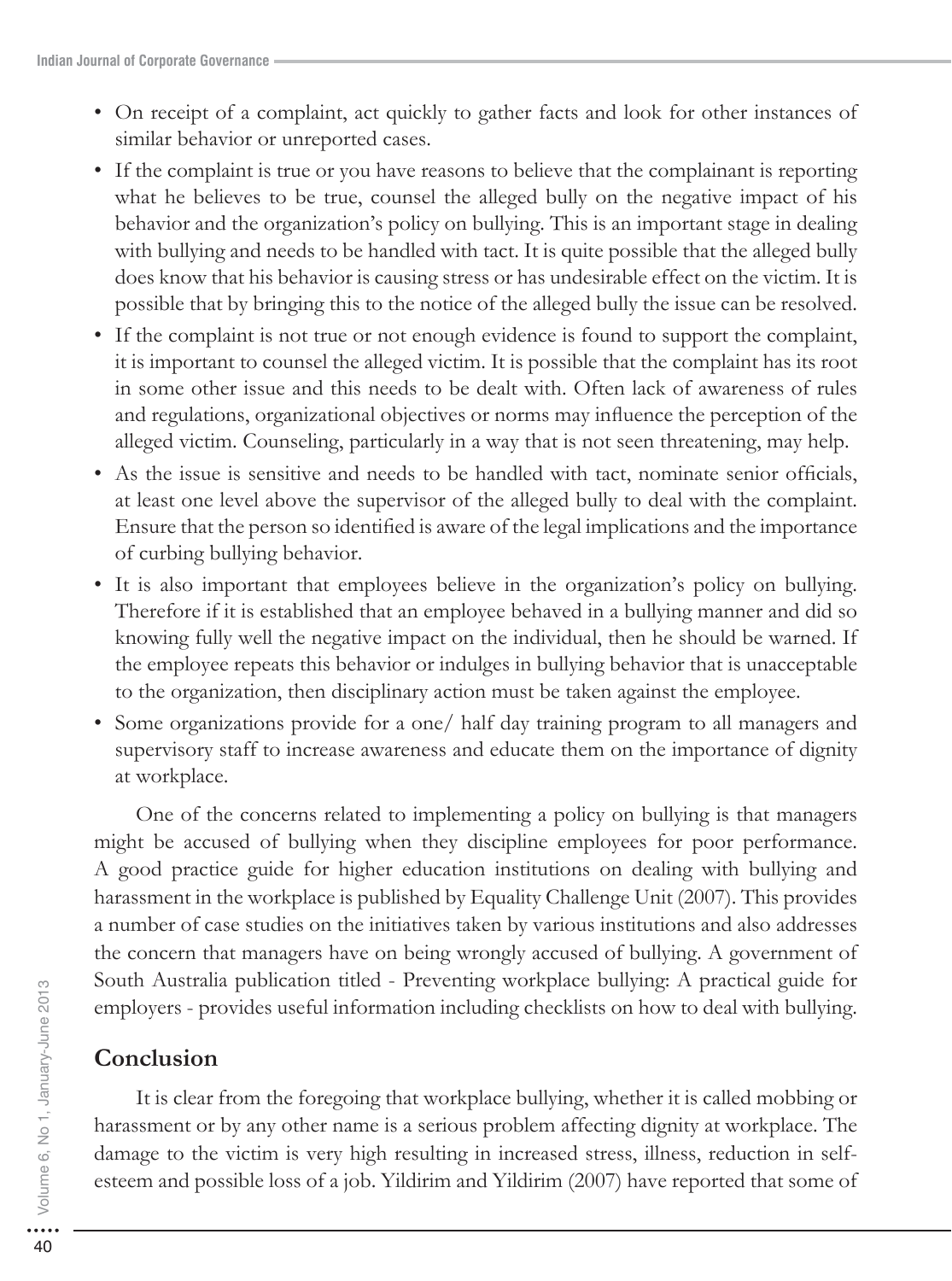the victims considered committing suicide. The cost to the organization is also high with increased employee turnover, reduction in output and low employee morale.

Researchers (Ferris et al, 2007) have found that the long-term impact of bullying is negative. Some (Kohut, 2007; Smith, 2012; Georgakopoulos, Wilkin and Kent, 2011) claim that workplace bullying can lead to workplace violence. The legal costs associated with bullying are also high because organizations are subject to vicarious liability for acts of its employees and the employer may end up paying the compensation and penalty. Peterson (2012) citing Reuters says that the top ten most expensive settlements in 2008 (for employment discrimination, wage discrepancy and ERISA class action law suits) cost U.S. corporations over \$ 18 billion. So bullying can be expensive and an unnecessary expense.

Bullying is also related to the agency problem, which gets magnified in the absence of good governance systems. When the manager or the CEO resorts to bullying, it could be because of a character flaw, incompetence or some personal agenda. Often the manager or supervisor under pressure to deliver tries to blame others and uses bullying tactics to overwork his subordinates. Some incompetent managers tend to target achievers because of their own sense of insecurity. Managers can also display bullying behavior when they pursue their own personal agenda and face resistance from other employees. Bullying is used to create fear and prevent others from interfering in their wrongful acts. In all such cases, the organization and shareholders ultimately suffer. Any corporate governance system that gives unbridled and absolute power to the CEO should pay heed to the phrase "power tends to corrupt and absolute power corrupts absolutely" (phrases.org, n.d.).

In this context, Sir Cadbury's view on Corporate Governance quoted in the Heritage institute (n.d.) website assumes significance.

*"Corporate Governance is concerned with holding the balance between economic and social goals and between individual and communal goals. The corporate governance framework is there to encourage the efficient use of resources and equally to require accountability for the stewardship of those resources. The aim is to align as nearly as possible the interests of individuals, corporations and society."*

Seen from this perspective, the importance of holding the balance between economic and social goals cannot be overemphasized. Deakin and Hughes (1997) reinforce this view by saying "At a fundamental level, *corporate governance* is concerned with the relationship between the internal governance of corporations, and society's conception of the scope of corporate accountability". Therefore, unless checks and balances are built into the governance system to prevent bullying, good governance will only be a mirage.

While some view that bullying is a consequence of an individual's personality flaw or maladjustment (Morgan, 2001), others (Wheeler, Halbesleben and Shanine, 2010) are of the opinion that the organizational structure and environment also contributes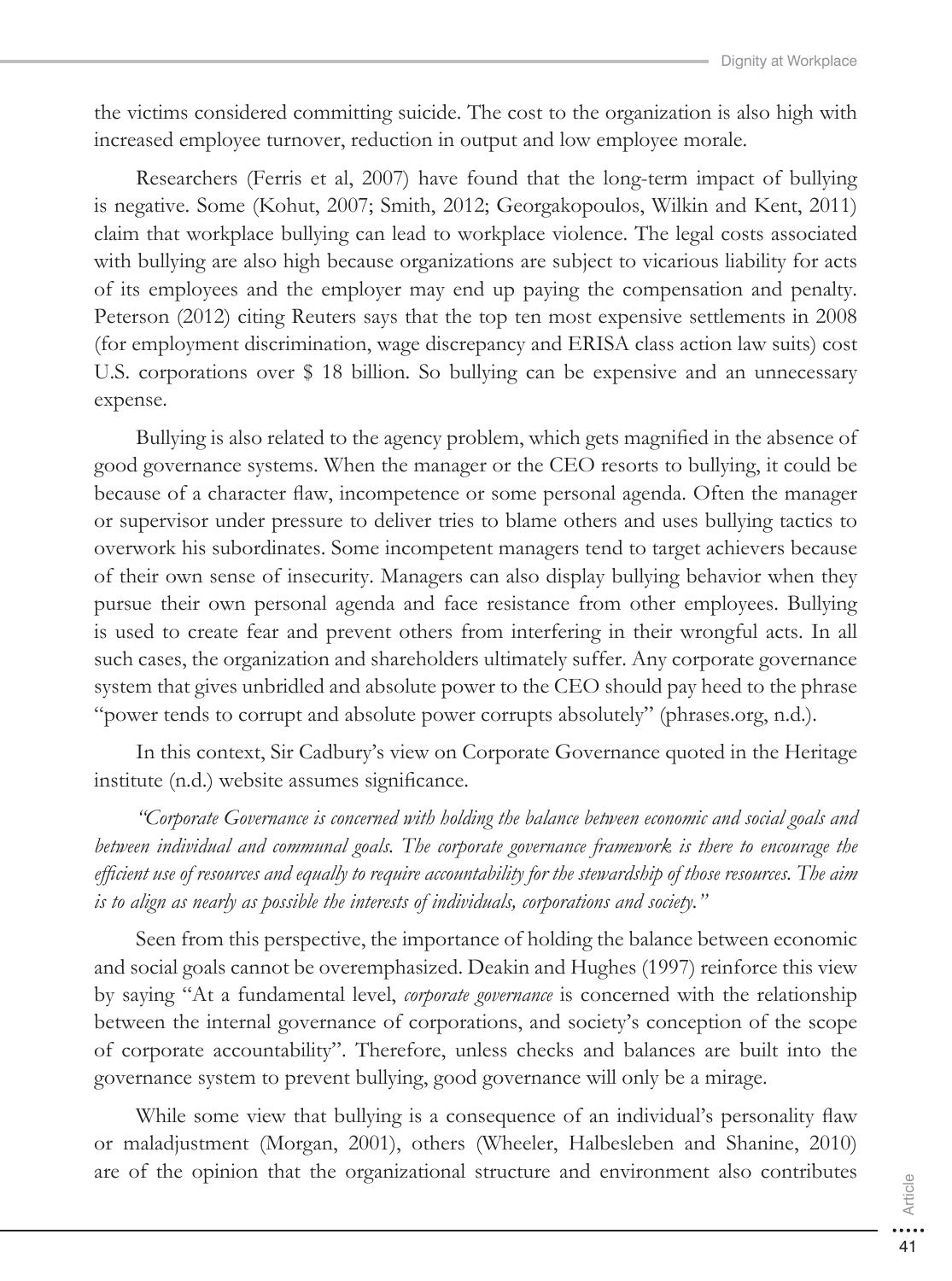to bullying behavior. The solution therefore is to understand the underlying reasons for bullying behavior and address them. This could require policy decisions on how to deal with resource constraints and organizational culture that cause and /or encourage bullying. Wheeler, Halbesleben and Shanine recommend that organizations should make it abundantly clear that bulling will not be tolerated and give examples of companies that have standard operating procedures to ensure this. Bullying therefore cannot be treated purely as an interpersonal issue or HR issue, but recognized as an organizational issue signaling structural weaknesses that need to be addressed by the board.

Dignity at Workplace is on the agenda of many policy makers and governments. It is only a matter of time before bullying, mobbing and harassment at workplace become unlawful. The trend is evident from the laws passed by Sweden, France and Canada. According to the Healthy workplace bill website (n.d.), a number of states in the United States of America have introduced bills on bullying at workplace. In the UK, Baroness Ann Gibson is guiding the Dignity at Work bill in the House of the Lords (Bully OnLine, n.d.<sub>a</sub>).

In India, the bill on prevention of sexual harassment at work and protection of whistleblowers is expected to soon become the law. Yamada (2011) quotes an online insurance industry newsletter saying that some employers are requesting insurance companies to include workplace bullying in their employment practice liability policies. Given the trend, it makes sense for organizations to proactively design policies and systems that discourage bullying and promote dignity at workplace. This will not only help the organization become a preferred employer but also lead to competitive advantage. At a time when human resources are considered the most valuable resource of an organization, it makes sense to take care of it.

# **References**

- Adler, J. H. (2002), Fables of the Cuyahoga: Reconstructing a history of environmental protection, *Fordham Environmental Law Journal*, Vol. 14, pp. 89-146.
- Australian Human Rights Commission (n.d.). Workplace bullying. Available at: http://www.hreoc.gov.au/bullying/factsheets/workplace\_bullying.html
- Bully Online (n.d. a ). The Dignity at Work Bill. Available at: www.bullyonline.org/ action/dignity.htm
- Bully Online (n.d.<sub>b</sub>), Stress, Injury to health Truama, PSTD. Available at: www. bullyonline.org/stress/health.htm
- Bullyonline.org (n.d.), Action to tackle bullying at work. Available at: http://www. bullyonline.org/action/action.htm
- Cheema, S., Ahmad, K., Giri, S. K., Kaliaperumal, V. K. & Naqvi, S. A. (2005), Bullying of junior doctors prevails in Irish health system: A bitter reality, *The Irish Medical Journal*, 98(9), pp. 274 –75.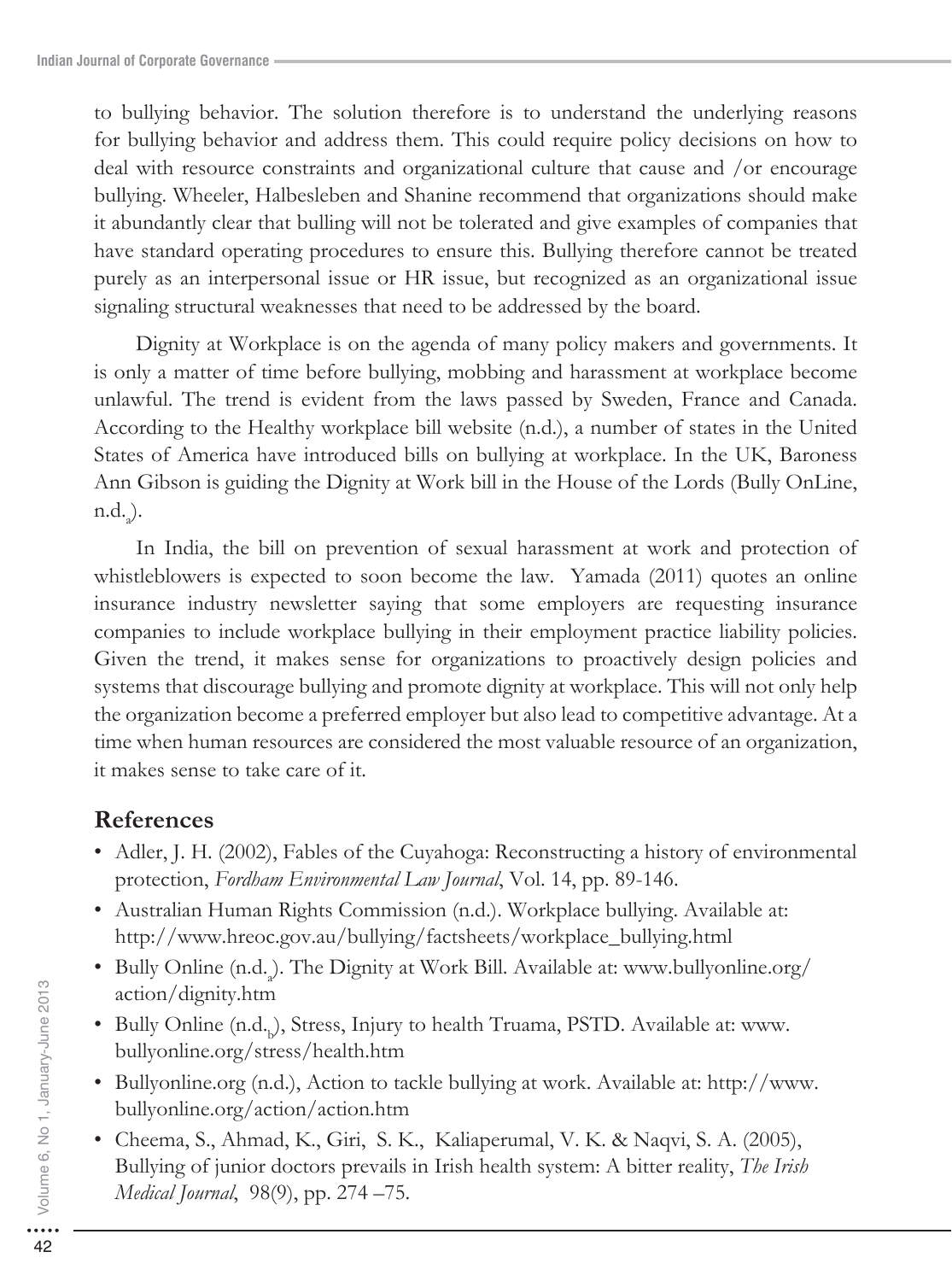- Cobb, E. P. (2011), Workplace bullying: A global overview, *International HR Forum*.5thJuly.Avalable at: http://www.internationalhrforum.com/2011/07/05/ workplace-bullying-a-global-issue/
- Deakin, S. & Hughes, A. (1997), Comparative Corporate Governance: An interdisciplinary agenda, *Journal of Law and Society*, 24(1), pp. 1-9.
- Denten, D. K. (1996), Managing pollution efforts: how to turn pollution into profits, *Environmental Management and Health*, 7 (1), pp. 15-22.
- Dunlap, R. E. & Scarce, R. (1991), The Poll Poll Trends: Environmental Problems and Protection, *Public Opinion Quarterly*, 55 (4), pp.651 –672.
- Equality Challenge Unit (2007), Dignity at work. A good practice guide for higher education institutions on dealing with bullying and harassment in the workplace. Available at: http://www.ecu.ac.uk/publications/files/dignity-at-work-a-goodpractice-guide-for-higher-education-institutions.pdf
- Escartin, J. & Rodriguez, C. (2010), Development and Validation of the Workplace Bullying Scale, *International Journal of Clinical and Health Psychology*, 10(3), pp. 519 – 539.
- Estes, B. & Wang, J. (2008), Workplace incivility: Impacts on individual and organizational performance, *Human Resource Development Review*, 7(2), pp. 218-240.
- Farmer, D. (2011), Workplace bullying: An increasing epidemic causing traumatic experiences for targets of workplace bullying, *International Journal of Humanities and Social Sciences,* 1(7), Special issue on Behavioral and Social Science, pp. 196 – 203.
- Ferris, G. R. et al.,(2007), Strategic Bullying as a supplementary, balanced perspective on destructive leadership, *The Leadership Quarterly*, Vol. 18, pp.195 –206.
- Fracaro, K. (2005), Commitment: Requirement for success, *Contract Management*, October, pp. 4-9.
- Fuller, R. (2010), The Dignity of Work: Transforming the one-size-fits-all workhouse into a custom-fit workplace. Available at: http://www.huffingtonpost.com/robertfuller/post\_730\_b\_691945.html
- Georgakopoulos, A., Wilkin, L. & Kent, B. (2011), Workplace bullying: A complex problem in contemporary organizations, *International Journal of Business and Social Science*, 2 (3), special issue, pp. 1-20.
- Goldberg, I. & Desai, R. (1999), Corporate Governance in Russia. In Broadman, H (Eds.) *Russian Enterprise Reform – Policies to Further Transition, World Bank Discussion Paper*  No. 400, Washington D.C., pp. 41 – 56.
- Government of South Australia (2012), Workplace Bullying. A Practical Guide For Employers. Available at: http://www.stopbullyingsa.com.au/documents/bullying\_ employers.pdf
- Guerrero, M. I. S. (2004), The development of moral harassment (or mobbing) law in Sweden and France as a step towards EU legislation, *Boston College International and Comparative Law Review*, 27 (2), pp. 477-500.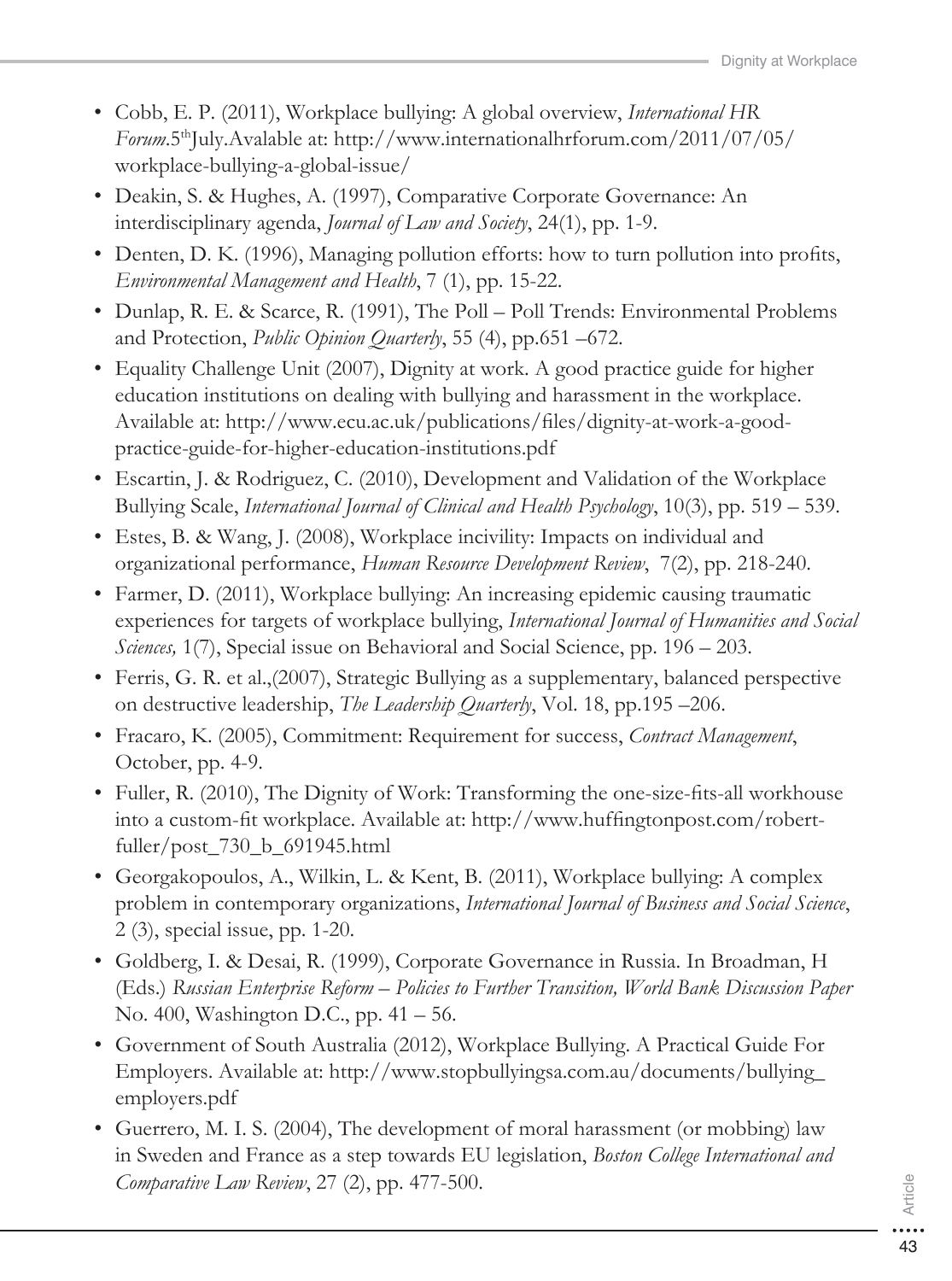- Harris, K. J., Kacmar, K. M. & Zivnuska, S. (2007), An investigation of abusive supervision as a predictor of performance and meaning of work as a moderator of the relationship, *The Leadership Quarterly*, 18(3), pp. 252 –263.
- Health and Safety at Work Act 1974. Available at: http://www.legislation.gov.uk/ ukpga/1974/37/contents
- Healthy workplace bill website (n.d.) Available at: www.healthyworkplacebill.org
- Heames, J. & Harvey, M. (2006), Workplace bullying: a cross-level assessment, *Management Decision*, 44(9), pp. 1214 –1230.
- Heritage Institute (n.d.), Corporate Governance as defined by international organizations. Available at: http://www.heritageinstitute.com/governance/definitions.htm
- Hoel, H., Faragher, B. & Cooper, C. L. (2004), Bullying is detrimental to health, but all bullying behaviours are not necessarily equally damaging, *British Journal of Guidance and Counselling*, 32(3), pp. 367 –387.
- Houshmand, M., O'Reilly, J., Robinson, S. & Wolff, A. (2012), Escaping bullying, The simultaneous impact of individual and unit-level bullying on turnover intentions, *Human Relations*, 65(7), pp. 901-918.
- Husbands, R. (1992), Sexual Harassment Law in employment: An international perspective, *International Labour Review,* 131 (6), pp. 535 –539.
- ILO (1998), When Working Becomes Hazardous. Punching, Spitting, Swearing, Shooting: Violence at Work Goes Global, *World of work*, No. 26, Sept/Oct, pp. 6-9.
- INTO. (2000), Staff Relations: A report on adult bullying in schools. Available at: http://www.into.ie/ROI/Publications/StaffRelations.pdf
- *John Robertson, M.P. (2008), Dignity at Work. Available at:* http://www.john-robertson. co.uk/2008/12/dignity-at-work/#more-286
- Judy, P. & Phillip, B. (2010), Bulling and Harassment: A case of success?, *Employee Relations,* 32(2), pp. 171-183.
- Kieseker, R. & Marchant, T. (1999), Workplace bullying in Australia: A review of current conceptualizations and existing research, *Australian Journal of Management and Organizational Behaviour*, 2(5), pp. 61-75.
- Kohut, M. R (2007), The complete guide to understanding, controlling and stopping bullies and bullying at work: A guide for managers, supervisors and coworkers*,*  Florida: Atlantic Publications.
- Laurie, T. (2011), Bullying at work: A national epidemic, *cbsnews*, March 23 Available at: http://www.cbsnews.com/8301-505125\_162-48440157/bullying-at-work-anational-epidemic/
- Lewis, D. (2006), Workplace bullying and harassment: building a culture of respect. *Acas policy discussion papers.* Available at: http://www.acas.org.uk/media/pdf/m/a/ workplace\_bullying\_and\_harassment.pdf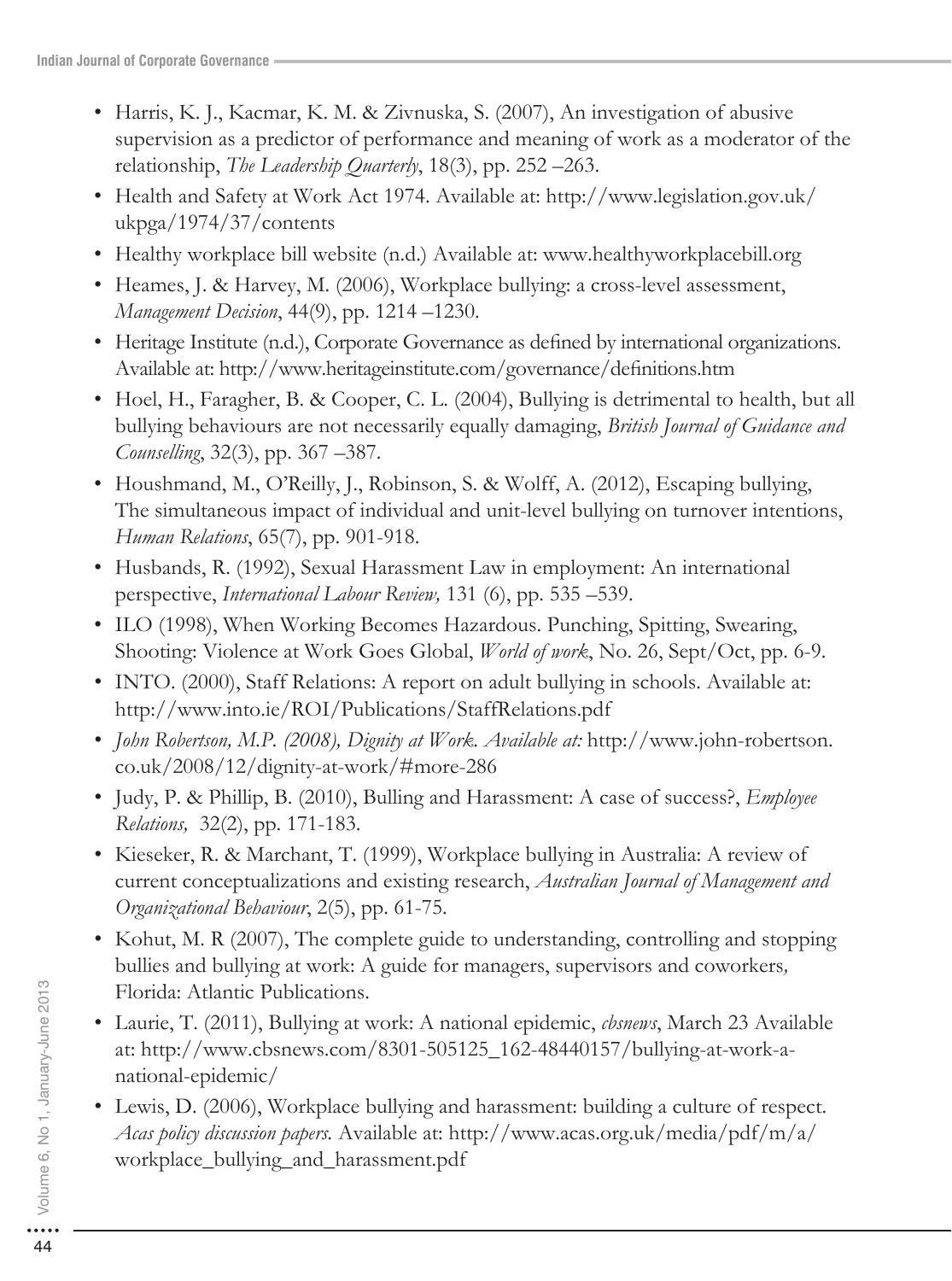- Leymann, H. (1996), The content and development of mobbing at work, *European Journal of Work and Organizational Psychology*, 5(2), pp. 165 –184.
- Management of Health and Safety at Work Regulations 1999. Available at: http:// www.legislation.gov.uk/uksi/1999/3242/contents/made
- McGregor, D. (1960), The human side of enterprise, New York: McGraw Hill.
- McKay, R. & Fratzl, J. (2011), A cause of failure in addressing workplace bullying: Trauma and the employee, *International Journal of Business and Social Science,* 2(7), special issue, pp.13 –27.
- Mistry, M. & Latoo, J. (2009), Bullying a Growing Workplace Menace, *British Journal of Medical Practioners*, 2(1), pp. 23 –26.
- Morgan, N. (2001), When your boss is a bully, *Harvard Management Communication Letter,* July, pp. 1-4.
- Namie, G. (2003), Workplace bullying: Escalated incivility, *Ivey Business Journal.* Nov/ Dec, pp. 1-6.
- Namie, G. & Namie, R. (2009), U.S. Workplace bullying: Some basic considerations and consultation interventions, *Consulting Psychology Journal: Practice and Research,* 61(3), Special issue: Workplace Mobbing and Bullying, pp. 202-219
- Peterson, E. A. (2012), Compliance and Ethics Programs: Competitive Advantage Through Law, *Journal of Management and Governance*. Published online. DOI. 10.1007/s110997-012-9212-y.Available at: http://www.springerlink.com/content/ n12x60659h214622/fulltext.pdf
- Phrases.org (n.d.), Power corrupts; absolute power corrupts absolutely. Available at: http://www.phrases.org.uk/meanings/absolute-power-corrupts-absolutely.html
- Porteous, J. (2002), Bullying at work The legal position, *Managerial Law*, 44 (4), pp. 77- 90.
- Salin, D. (2003), Ways of explaining workplace bullying: A review of enabling, motivating and participating structures and processes in the work environment, *Human Relations*, 56(10), pp. 1213-1232.
- Sclafane, S. (2011), What employers should do about workplace bullying. Available at: http://www.propertycasualty360.com/2011/04/11/what-employers-need-to-knowabout-workplace-bullyi
- Shleifer, A. & Vishny, R. W. (1997), A Survey of Corporate Governance, *The Journal of Finance,* 52 (2), pp. 737 –783.
- Smith, S. (2012), When words fail: workplace communications and violence, *EHS Today*, 5(6), pp. 69-71.
- Srivatsava, D. K. (2010), Progress of sexual harassment law in India, China and Hong Kong: Prognosis for future Reform, *Harvard International Law Journal*, Vol. 51. pp. 172 –180.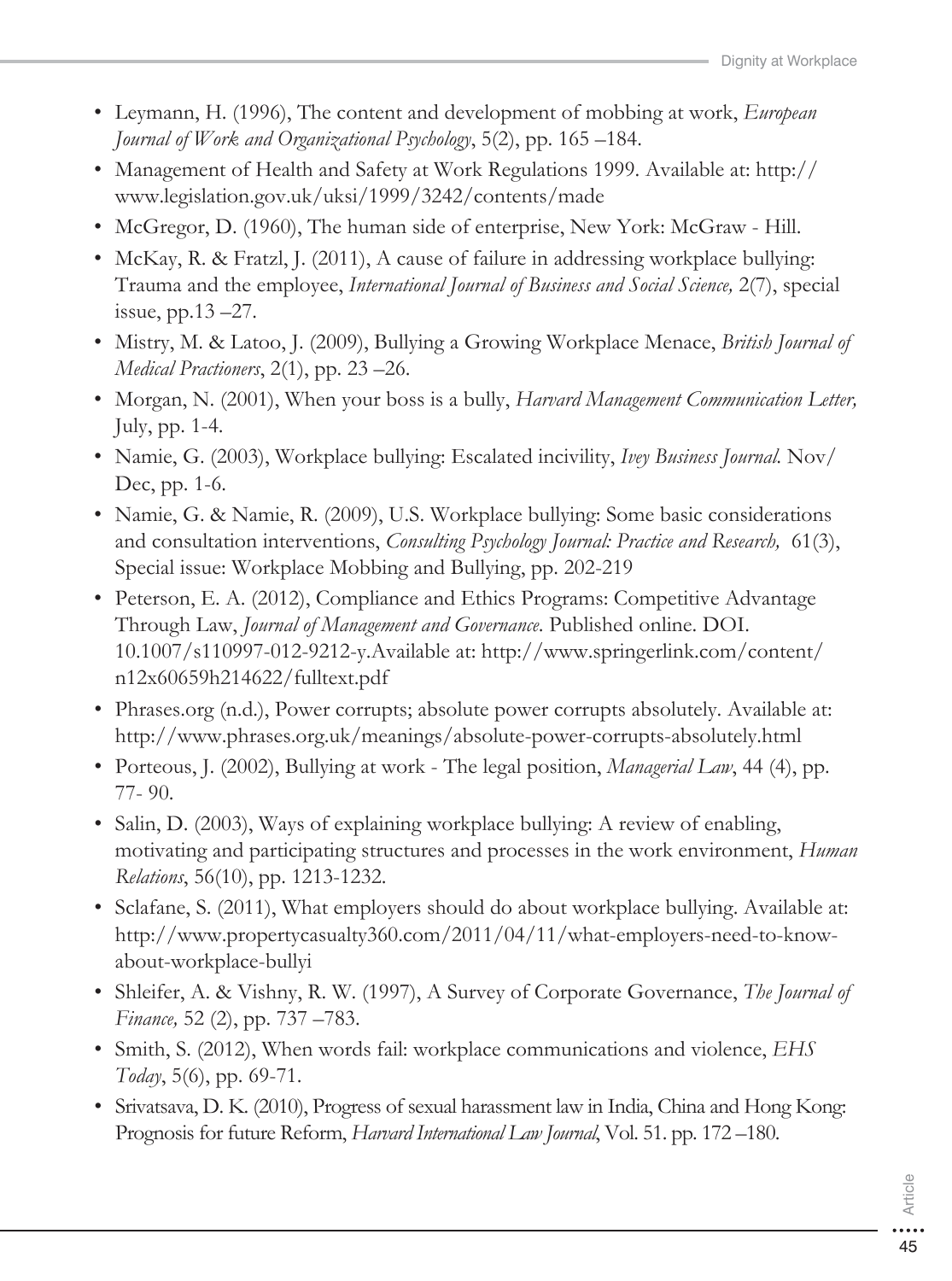- St Catherine's College, Oxford website (n.d.), Harassment definitions. Available at: http://www.stcatz.ox.ac.uk/harassment/harassment-definitions
- Stopbullyingsa.com.au.(n.d.), Stop Bulling in SA. Available at: http://www. stopbullyingsa.com.au/whattodo.asp
- Tehrani, N. (2004), Bullying: A source of chronic post traumatic stress, British Journal of Guidance and Counselling, 32 (3), pp. 358 –366.
- The Protection of Women Against Sexual Harassment at Workplace Bill, 2010. Available at: http://www.prsindia.org/uploads/media/Sexual%20Harassment/ sexual%20harassment%20bill.pdf
- TheFreeDictionary (n.d.a), Mobbing. Available at: http://www.thefreedictionary.com/ mobbing
- TheFreeDictionary (n.d.b), Bullying. Available at: http://www.thefreedictionary.com/ bullying
- TheFreeDictionary (n.d.c), Harassment. Available at: http://legal-dictionary. thefreedictionary.com/harassment
- Times of India (2012), Cabinet okays sexual harassment at workplace bill, 11th May. Available at: http://articles.timesofindia.indiatimes.com/2012-05-11/ india/31668111\_1\_workplace-bill-molestation-and-eve-teasing-vishaka-vs-state.
- TNS Intersearch (2003), Employee Commitment links to bottom line success. Available at: http://www.worklifeonline.com/pdfs/tns\_score.pdf
- Tuc.org.uk.(n.d.), Bullied at work? Don't suffer in silence. Available at: http://www. tuc.org.uk/tuc/rights\_bullyatwork.cfm
- Unite the union (n.d.), What is bullying. Available at: http://www.unitetheunion.org/ resources/equalities\_2011/equalities\_-\_legacy\_content/equalities\_campaigns/dignity\_ at\_work/advice/what\_is\_bullying.aspx
- Victimization at Work (1993), Statute Book of the Swedish National Board of Occupational Safety and Health. Available at: http://www.av.se/dokument/ inenglish/legislations/eng9317.pdf
- Vishaka and Ors vs State of Rajasthan and Ors. Available at: http://indiankanoon. org/doc/1031794/
- WBI (2010), Results of the 2010 and 2007 WBI U.S. Workplace Bullying Survey. Available at: http://www.workplacebullying.org/wbiresearch/2010-wbi-nationalsurvey/
- Weissmann, A. (2007), A new approach to corporate criminal liability, American Criminal Law Review, Vol. 44, pp. 1319 – 1342.
- Wheeler, A. R., Halbesleben, J.R.B. & Shanine, K. (2010), Eating their cake and everyone's else cake, too: Resource as the main ingredient to workplace bullying, Business Horizons, Vol. 53, pp. 553-560.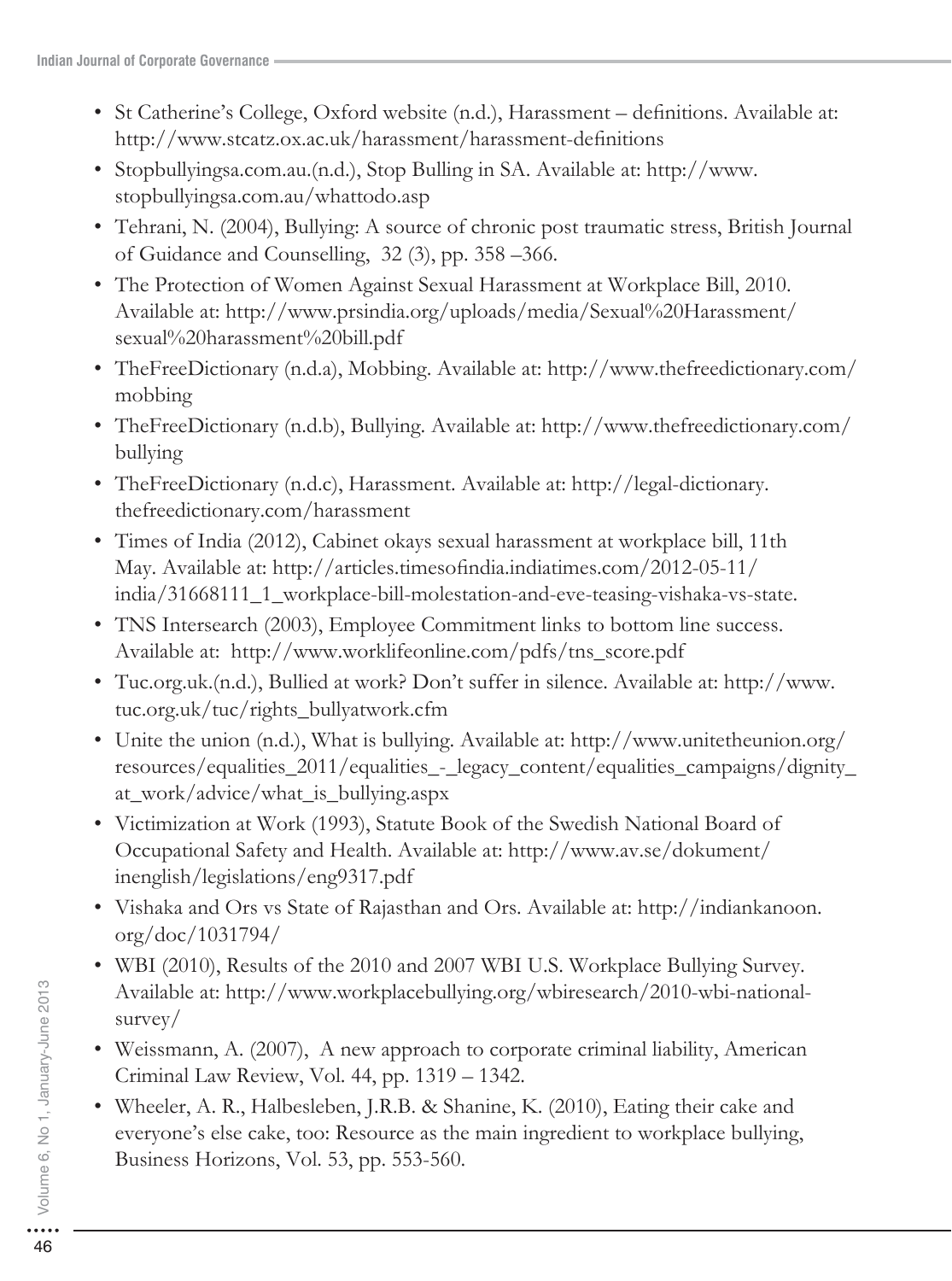- Yamada, D. (2011), Workplace legislative movement prompts changes to employer liability insurance policies. Available at: http://newworkplace.wordpress. com/2011/05/03/movement-to-enact-workplace-bullying-legislation-is-influencinginsurance-policies/
- Yamada, D. C. (2004), Crafting a legislative response to workplace bullying, Employee Rights And Employment Policy Journal, Vol. 8. pp. 475 – 521.
- Yamada, D. C. (2010), Workplace Bullying and American Employment Law: A Ten-Year Progress Report and Assessment, Comparative Labor, Law & Policy Journal, 32(1), pp. 251 –284.
- Yildirim, A. & Yildirim, D. (2007), Mobbing in the workplace by peers and managers: Mobbing experienced by nurses in healthcare facilities in Turkey and its effect on nurses, *Journal of Clinical Nursing, 16*(8), pp.1444-53.

# **Appendix I - Definitions**

# Mobbing

- According to TheFreeDictionary (n.d.<sub>a</sub>), **mobbing** means, "To crowd around and jostle or annoy, especially in anger or excessive enthusiasm".
- According to Leymann (1996), "Psychological terror or mobbing in working life involves hostile and unethical communication, which is directed in a systematic way by one or a few individuals mainly toward one individual, who, *due to mobbing*, is pushed into a helpless and defenseless position, being held there by means of continuing mobbing activities".

# Bullying

- According to TheFreeDictionary (n.d.<sub>b</sub>), **bullying** is, "To treat in an overbearing or intimidating manner".
- Unite the union (n.d), Britain's largest union defines workplace bullying as "Persistent, offensive, abusive, intimidating, malicious or insulting behavior, abuse of power or unfair penal sanctions which make the recipient feel upset, threatened, humiliated, or vulnerable, which undermines their self confidence and which may cause them to suffer stress."

# Harassment

• According to the legal-dictionary of The Free Dictionary (n.d. c ) **harassment** is "The act of systematic and/or continued unwanted and annoying actions of one party or a group, including threats and demands. The purposes may vary, including racial prejudice, personal malice, an attempt to force someone to quit a job or grant sexual favors, apply illegal pressure to collect a bill, or merely gain sadistic pleasure from making someone fearful or anxious"